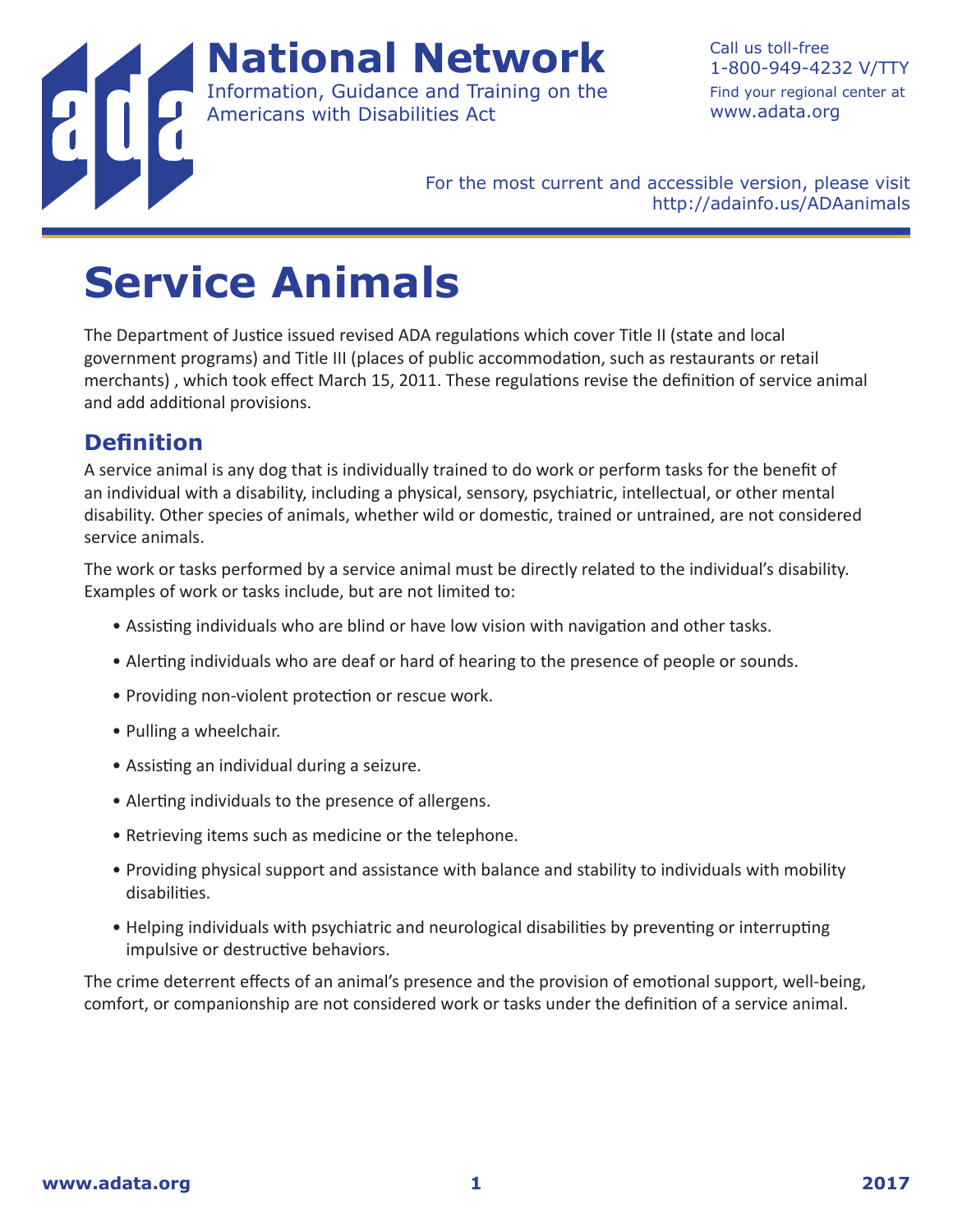# **Service Animals**

### **When and Where a Service Animal is Allowed Access**

Individuals with disabilities can bring their service animals into all areas of public facilities and private businesses where members of the public, program participants, clients, customers, patrons, or invitees are allowed. A service animal can be excluded from a facility if its presence interferes with legitimate safety requirements of the facility (e.g., from a surgery or burn unit in a hospital in which a sterile field is required).

A public entity or a private business may ask an individual with a disability to remove a service animal if the animal is not housebroken or is out of control and the individual is not able to control it. A service animal must have a harness, leash or other tether, unless the handler is unable to use a tether because of a disability or the use of a tether would interfere with the service animal's ability to safely perform its work or tasks. In these cases, the service animal must be under the handler's control through voice commands, hand signals, or other effective means. If a service animal is excluded, the individual with a disability must still be offered the opportunity to obtain goods, services, and accommodations without having the service animal on the premises.

### **Asking questions**

To determine if an animal is a service animal, a public entity or a private business may ask two questions:

- Is this animal required because of a disability?
- What work or task has this animal been trained to perform?

These questions may not be asked if the need for the service animal is obvious (e.g., the dog is guiding an individual who is blind or is pulling a person's wheelchair). A public entity or private business may not ask about the nature or extent of an individual's disability or require documentation, such as proof that the animal has been certified, trained or licensed as a service animal, or require the animal to wear an identifying vest.

#### **Miniature Horses**

A public entity or private business must allow a person with a disability to bring a miniature horse on the premises as long as it has been individually trained to do work or perform tasks for the benefit of the individual with a disability. However, an organization can consider whether the facility can accommodate the miniature based on the horse's type, size, and weight. The rules that apply to service dogs also apply to miniature horses.

#### **Other Provisions**

- A public entity or private business is not responsible for the care and supervision of a service animal.
- A public entity or private business cannot ask nor require an individual with a disability to pay a surcharge or deposit, even if people accompanied by pets are required to pay such fees.
- If a public entity or private business normally charges individuals for the damage they cause, an individual with a disability may be charged for damage caused by his or her service animal.